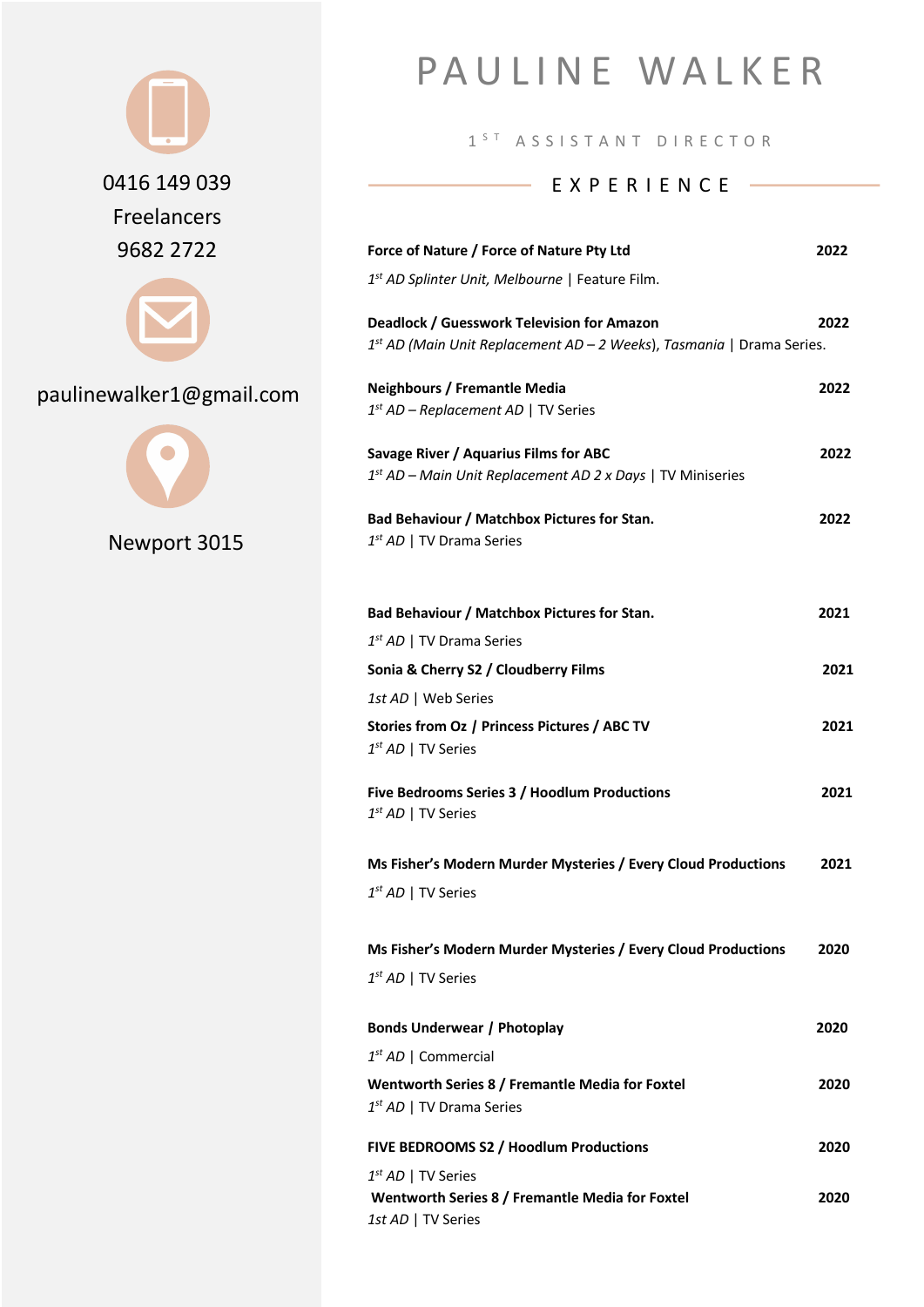- C erts
- *Working with Children's Check*
- *Driver's License & car*

#### $-$  CITIZENSHIPS  $-$

- *Australia*
- *United Kingdom*

## Extended Experience

| Wentworth Series 8 / Fremantle Media for Foxtel<br>$1^{st}$ AD   TV Series        | 2019 |
|-----------------------------------------------------------------------------------|------|
| Larry the WonderPup Series 2 / WTFN / 7TWO<br>$1^{st}$ AD   Children's TV Series  | 2019 |
| The Listies Work for Peanuts / ABC TV                                             | 2019 |
| 1 <sup>st</sup> AD   Children's TV Series                                         |      |
| Part Time Private Eyes / CJZ Productions                                          | 2019 |
| $1st$ AD   Comedy Pilot                                                           |      |
| Five Bedrooms Series 1/ Hoodlum Productions<br>$1^{st}$ AD   Drama Series         | 2019 |
| The InBESTigators / Gristmill / ABC & Netflix                                     | 2018 |
| $1^{st}$ AD   Children's TV Series                                                |      |
| True Story Series 2 / Radio Karate<br>$1^{st}$ AD   Comedy Series                 | 2018 |
| Larry The WonderPup Season 1 / WTFN / 7TWO                                        | 2017 |
| $1^{st}$ AD   Children's TV Series                                                |      |
| The Wrong Girl Series 2 Playmaker Media / Channel 7<br>$1^{st}$ AD   Drama Series | 2017 |
| True Story Series 1   Radio Karate / Channel 9                                    | 2017 |
| $1^{st}$ AD   Comedy Series                                                       |      |
| Wentworth   Fremantle Media / Foxtel                                              | 2016 |
| 1st AD   TV DramaSeries                                                           |      |
| House Husbands   Playmaker Media / Network 10                                     | 2016 |
| 1st AD   TV Series                                                                |      |
| The Wrong Girl Series 1   Playmaker Media / Network 10<br>$1^{st}$ AD   TV Series | 2016 |
| You're Skitting Me   Cordell Jigsaw                                               | 2016 |
| $1^{st}$ AD   TV Series                                                           |      |